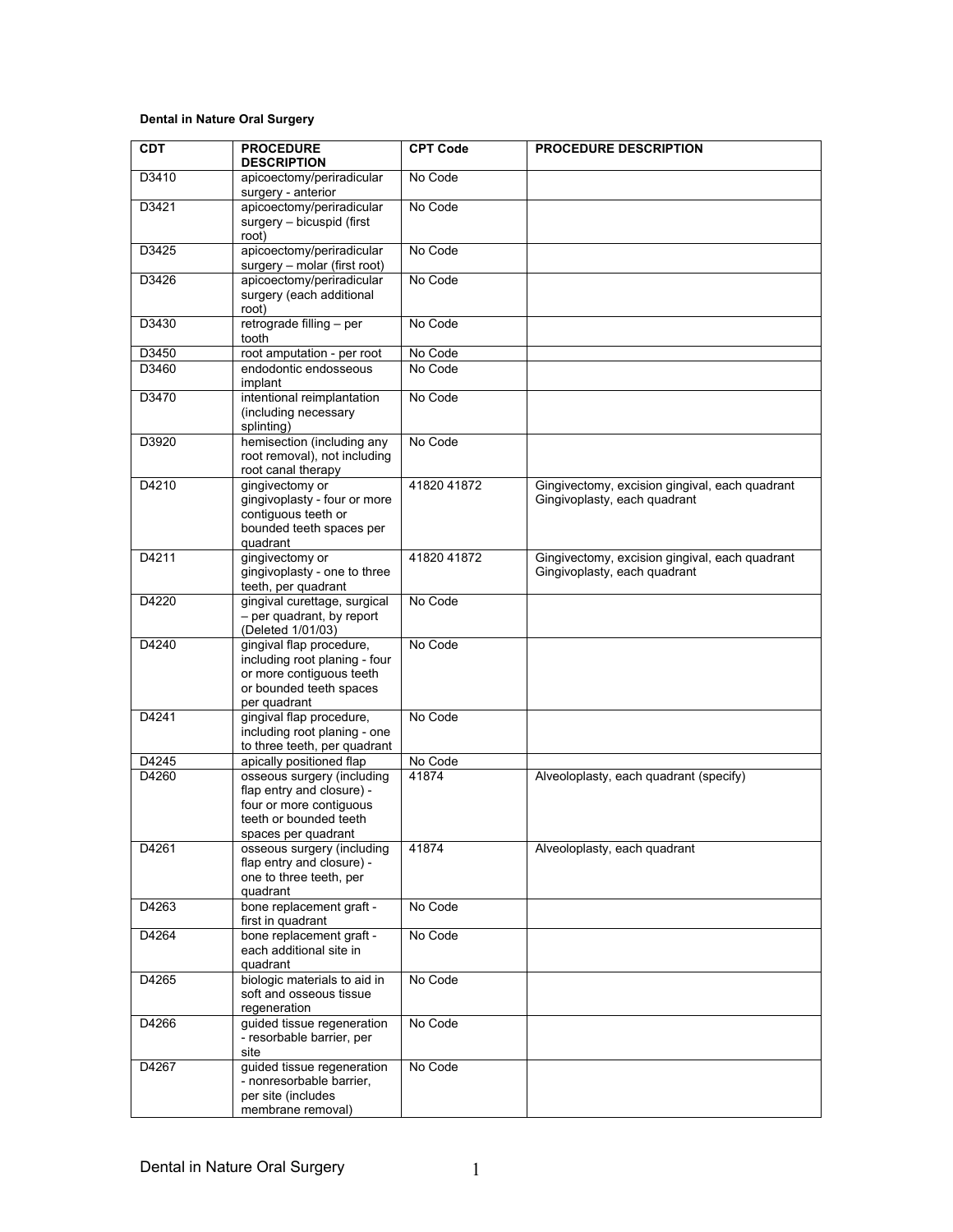| CDT                                 | <b>PROCEDURE</b><br><b>DESCRIPTION</b>                                                                                                  | <b>CPT Code</b> | <b>PROCEDURE DESCRIPTION</b>                                             |
|-------------------------------------|-----------------------------------------------------------------------------------------------------------------------------------------|-----------------|--------------------------------------------------------------------------|
| D4268                               | surgical revision                                                                                                                       | 41874           | Alveoloplasty, each quadrant (specify)                                   |
|                                     | procedure, per tooth                                                                                                                    |                 |                                                                          |
| D4270                               | pedicle soft tissue graft<br>procedure                                                                                                  | 41870           | Periodontal mucosal grafting                                             |
| D4271                               | free soft tissue graft<br>procedure (including donor<br>site surgery)                                                                   | 41870           | Periodontal mucosal grafting                                             |
| D4273                               | subepithelial connective<br>tissue graft procedures                                                                                     | 41870           | Periodontal mucosal grafting                                             |
| D4274                               | distal or proximal wedge<br>procedure (when not<br>performed in conjunction<br>with surgical procedures in<br>the same anatomical area) | 41821           | Operculectomy, excision of pericoronal tissues                           |
| D4275                               | soft tissue allograft                                                                                                                   | 41870           | Periodontal mucosal grafting                                             |
| D4276                               | combined connective<br>tissue and double pedicle<br>graft                                                                               | 41870           | Periodontal mucosal grafting                                             |
| D7210                               | surgical removal of erupted<br>tooth requiring elevation of<br>mucoperiosteal flap and<br>removal of bone and/or<br>section of tooth.   | No Code         |                                                                          |
| D7220                               | removal of impacted tooth -<br>soft tissue                                                                                              | No Code         |                                                                          |
| D7230                               | removal of impacted tooth -<br>partially bony                                                                                           | No Code         |                                                                          |
| D7240                               | removal of impacted tooth -<br>completely bony                                                                                          | No Code         |                                                                          |
| D7241                               | removal of impacted tooth -<br>completely bony, with<br>unusual surgical<br>complications.                                              | No Code         |                                                                          |
| D7250                               | surgical removal of<br>residual tooth roots (cutting<br>procedure)                                                                      | No Code         |                                                                          |
| D7260                               | oroantral fistula closure                                                                                                               | 30580           | Repair fistula, oromaxillary (combine with 31030<br>if antroto included) |
| D7261                               | primary closure of a sinus<br>perforation                                                                                               | 30580           | Repair fistula, oromaxillary (combine with 31030<br>if antroto included) |
| D7272                               | tooth transplantation<br>(includes reimplantation<br>from one site to another<br>and splinting and/or<br>stabilization)                 | No Code         |                                                                          |
| D7280                               | surgical access of an<br>unerupted tooth                                                                                                | No Code         |                                                                          |
| D7281 (code<br>deleted for<br>2005) | surgical exposure of<br>impacted or unerupted<br>tooth to aid eruption                                                                  | No Code         |                                                                          |
| D7282                               | mobilization of erupted or<br>malpositioned tooth to aid<br>eruption                                                                    |                 |                                                                          |
| D7283                               | Placement of device to<br>facilitate eruption of<br>impacted tooth                                                                      | No Code         |                                                                          |
| D7290                               | surgical repositioning of<br>teeth                                                                                                      | No Code         |                                                                          |
| D7291                               | transseptal<br>fiberotomy/supra crestal<br>fiberotomy, by report                                                                        | No Code         |                                                                          |
| D7310                               | alveoloplasty in<br>conjunction with<br>extractions - per quadrant                                                                      | 41874           | Alveoloplasty, each quadrant                                             |